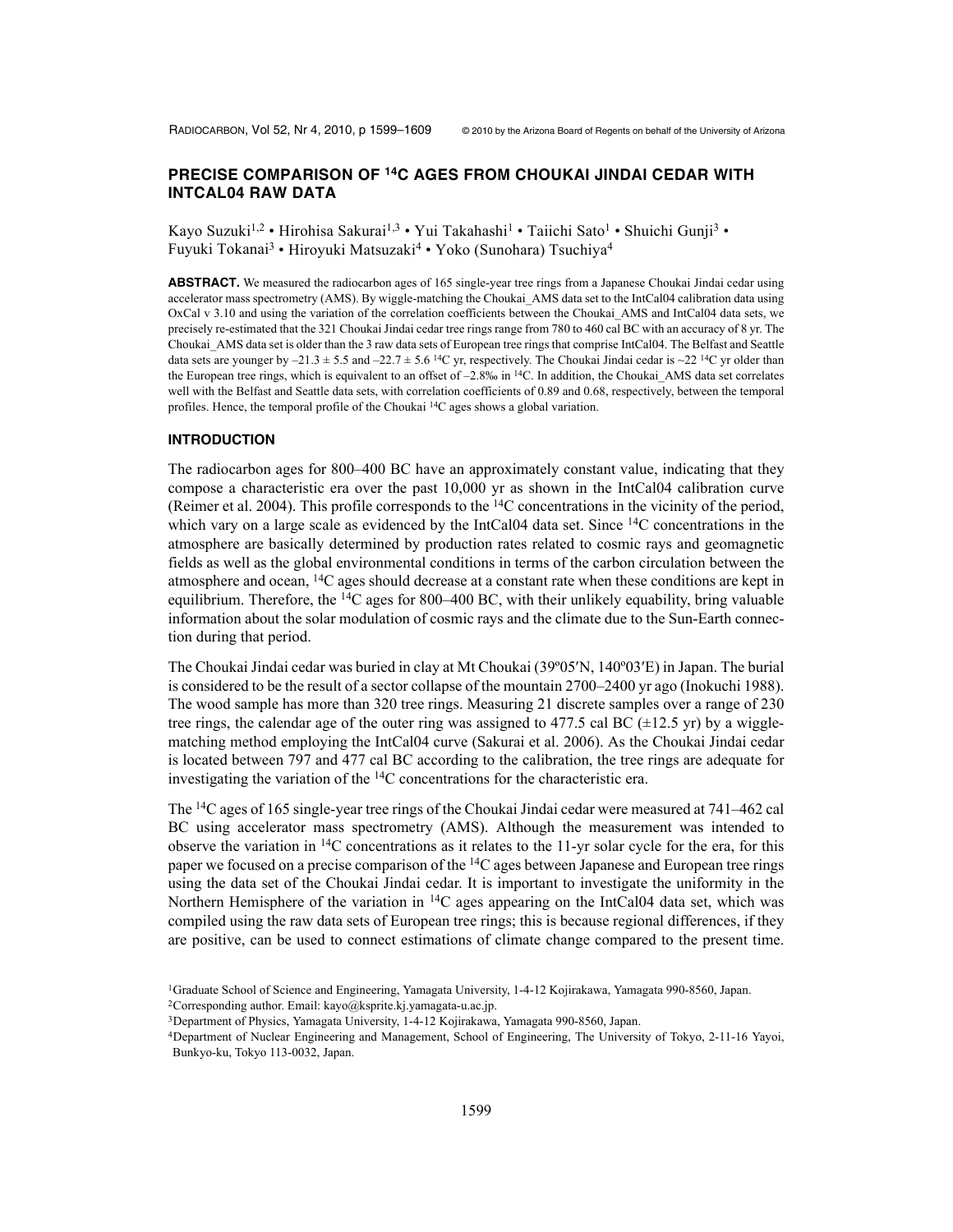Moreover, for Japanese archaeological research, fine-tuning the 14C ages in this era is a key point for evaluating Yayoi and pre-Yayoi cultures on the historical timescale (Ozaki et al. 2007).

### **MEASUREMENTS**

The 321 tree rings of the Choukai Jindai cedar used this study are numbered starting from a base tree ring of Y0. The tree rings are numbered from Y1 to Y235 toward the outer edge and from MY1 to MY85 toward the center portion. In total, using AMS we measured 165 tree rings consisting of 53 consecutive tree rings from MY46 to Y9 and 112 alternate tree rings from Y11 to Y233. Although there are 56 tree rings in the interval of MY46–Y9, for the 3 tree rings MY31, MY30, and MY27, we could not obtain 14C data because the rings were too thin to peel.

The tree rings were taken from a block of boiled wood using tweezers. Each sample was milled prior to chemical treatment. We chemically extracted  $\alpha$ -cellulose from the cell walls because it is the most reliable chemical component for measuring the annual concentration of  $^{14}C$ . The  $\alpha$ -cellulose yield from the wood was  $\sim$ 20% by weight. Graphite samples were produced by burning 3 mg of  $\alpha$ -cellulose. The weight ratios of the graphite to 1 mg of iron powder were kept between 0.6 and 1.2 (Gandou et al. 2004).

Measurements of <sup>14</sup>C in the graphite samples were carried out using a 5MV tandem accelerator at the University of Tokyo (Micro Analysis Laboratory, Tandem Accelerator the University of Tokyo, MALT). The <sup>14</sup>C dates for the graphite samples were calculated using the measured values of the  $14C/12C$  ratio for the sample and 4990C oxalic acid, which is a standard sample. The measured  $14C/12C$ <sup>12</sup>C ratio for a blank sample using IAEA-C1 was typically  $1.0 \times 10^{-15}$ .

The 14C ages for 165 single-year tree rings between MY46 and Y233, known as the Choukai\_AMS data set, are shown in Figure 1 as a function of the tree-ring number; the counting error was typically  $30^{14}$ C yr.



Figure 1 14C ages of 165 single-year tree rings in the Choukai Jindai cedar measured by AMS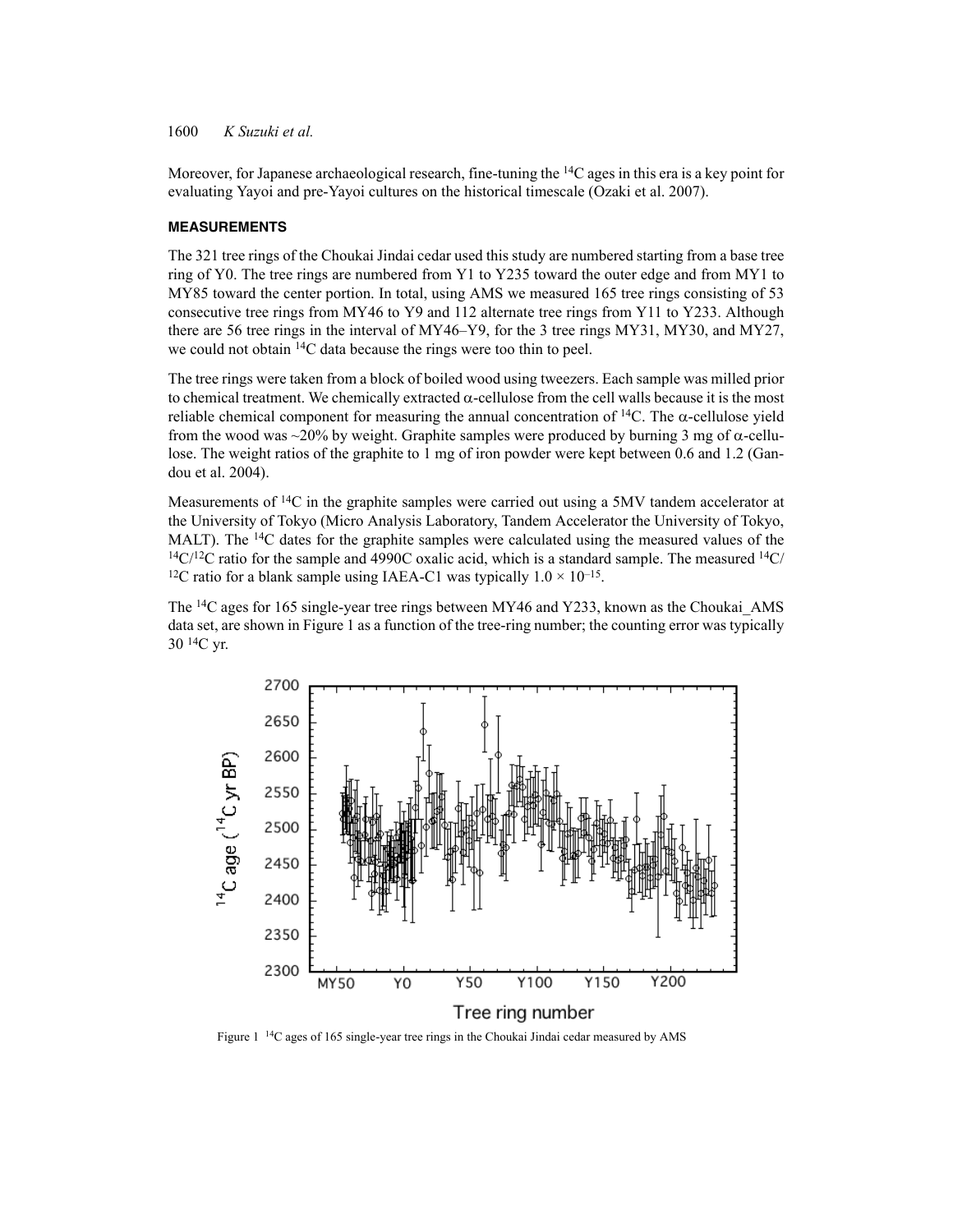#### **RESULTS AND DISCUSSION**

#### **Fine 14C Dating of the Choukai Jindai Cedar**

First, we performed a precise re-estimation of the calendar age for the Choukai Jindai cedar using the Choukai\_AMS data set of 165 single-year 14C ages over the span of 280 yr. The 14C ages of the Choukai\_AMS data set were calibrated using OxCal v 3.10 (Bronk Ramsey 1995, 2001; Bronk Ramsey et al. 2001) with the wiggle-matching for the IntCal04 calibration data (Reimer et al. 2004). The calculated calendar age of Y233 is 470–455 cal BC (2419–2404 cal BP) with a 95.4% confidence level, as shown in Figure 2. The previous age estimate of the Choukai Jindai cedar for Y233 was 492–467 cal BC, which was calculated using the 21<sup>14</sup>C ages between Y0 and Y230 and measured by the liquid scintillation counting (LSC) system (Sakurai et al. 2006). Although both ages partially overlap, the width of this new age estimation was narrowed to 16 yr from 26 yr because the number of data points and the range covered by the Choukai\_AMS data set are greater than those for the previous estimation.



Figure 2 Most probable calendar date of tree-ring number Y233 calculated by OxCal v 3.10 for the IntCal04 calibration curve; 470–455 cal BC is equivalent to 2419–2404 cal BP.

Using the advantage of the Choukai\_AMS data set—which consists of single-year data compared to the 5-yr data for the IntCal04 data set—we attempted to narrow down the age width estimation by wiggle-matching. The Choukai AMS data set allows weighted average data sequences for intervals of 5 yr and assigned the calendar age of Y233 to within 470–455 cal BC. Hence, the correlation coefficient between the Choukai AMS and IntCal04 data sets when assigning Y233 became an indicator for the correlation between both data sets in general. Figure 3 shows the correlation coefficients as a function of the calendar age for Y233. As shown in the figure, the correlation coeffi-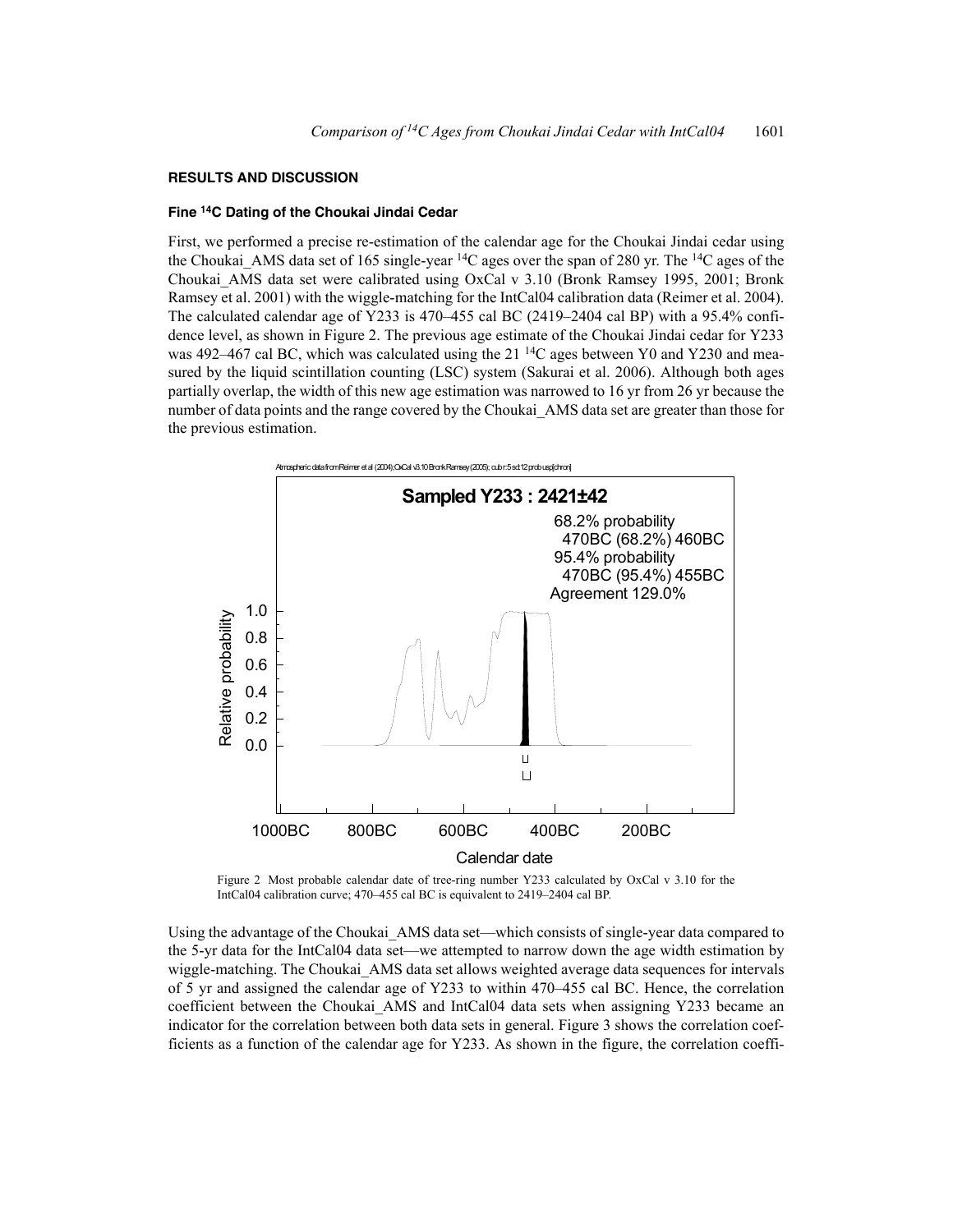cients functionally vary with a maximal portion. A least-squares-fitted quadratic function indicates a maximum at 462 cal BC, and the correlation coefficients were greater than 0.8 between 465 and 458 cal BC. From these calculations, the most probable calendar age for Y233 was estimated to be 462 cal BC, and the 321 tree rings of the Choukai Jindai cedar range from 780 to 460 cal BC.



Figure 3 Most probable calendar date of Y233 calculated by the correlation coefficient (open circles) between the Choukai\_AMS and IntCal04 data sets. A least-squares-fitted quadratic function (solid line) indicates a maximum at 462 cal BC (2411 cal BP) for Y233.

As mentioned previously (Mitsutani 2001), dendrochronology indicates that in 466 BC, Choukai Jindai cedars different from ours were felled by an eruption of Mt Choukai. For our Choukai Jindai cedar, the most probable calendar date for the outer tree-ring Y235 tangent to the bark is between 463 and 456 BC. If both Choukai Jindai cedars fell in the same year, our 14C dating for this floating tree-ring sample is younger by 3–10 yr compared to the date according to dendrochronology.

### **Comparison of 14C Ages between the Choukai Jindai Cedar and European Tree Rings**

As the calendar age of the Choukai Jindai cedar was finely determined, it is possible to compare the  $14C$  ages between the Choukai AMS and IntCal04 data sets (moreover, the IntCal04 data set covering the calendar ages of the Choukai AMS data set). It is calculated using a random walk model for the raw data sets of European tree rings, and hence we are able to compare the raw data sets from Japanese and European wood. Three data sets of the European tree rings were available for comparison: the Belfast and Seattle data sets for 741–461 cal BC (2690–2410 cal BP); and the Heidelberg data set for 740–621 cal BC (2689–2570 cal BP).

For the Belfast set, we used five 20-yr data for 2689–2590 cal BP and eighteen 10-yr data for 2589– 2410 cal BP as shown in Figure 5a. For the Seattle set, we used three 20-yr and twenty-two 10-yr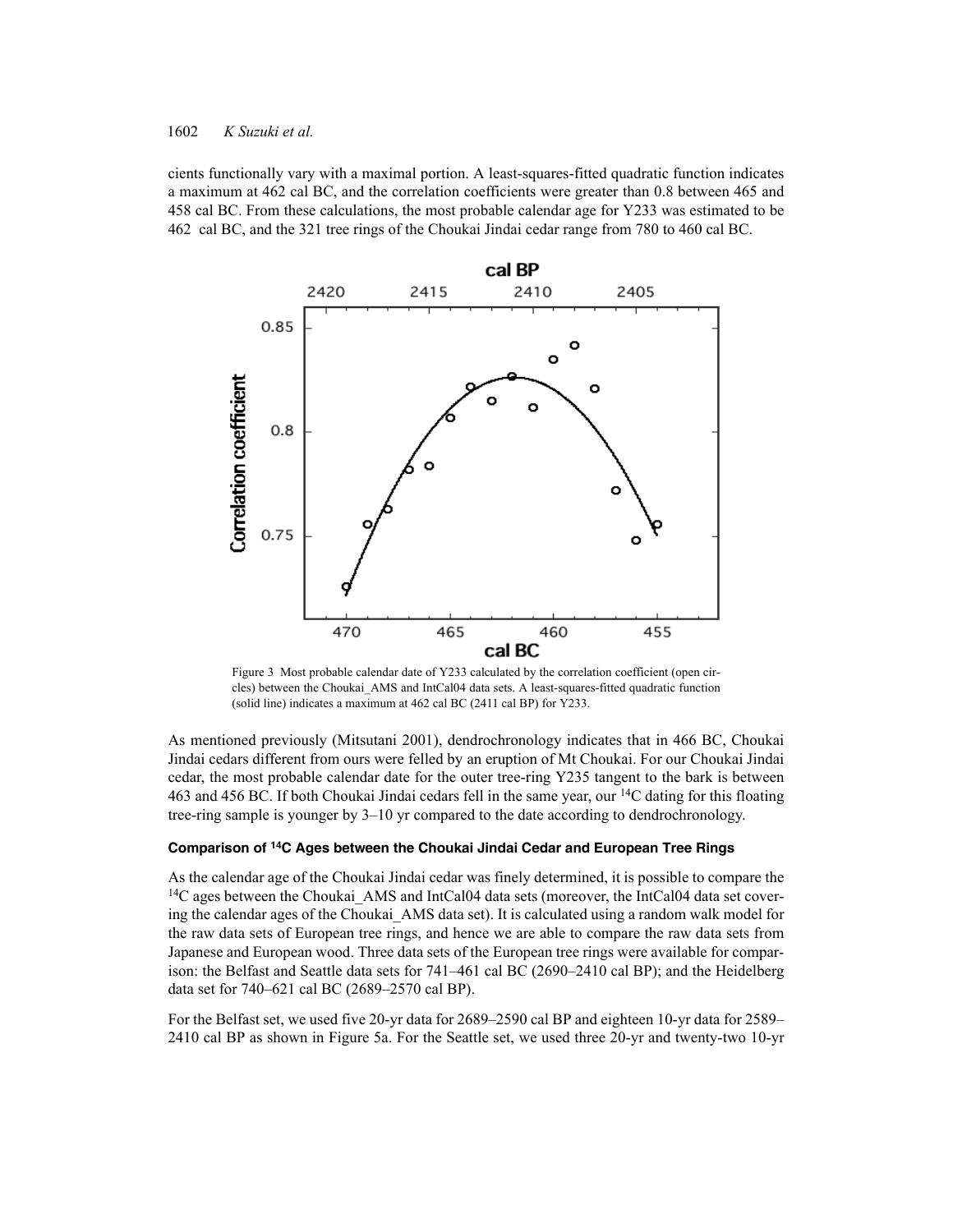data for 2690–2410 cal BP as shown in Figure 5b. Two average values were used for duplicate samples in the Seattle.

### **Offsets**

Figure 4 shows the time profiles of the Choukai\_AMS and IntCal04 data sets between 741 and 462 cal BC. The Choukai\_AMS data set has weighted averages of single-year data adjusted to the 5-yr spans of IntCal04. The Choukai AMS data set is  $16.4 \pm 3.3$  <sup>14</sup>C yr older than the IntCal04 data set in terms of the weighted average for the differences. We partially measured the  $21^{14}$ C ages by single-year and decadal tree rings between Y0 and Y230 using a highly accurate LSC system, with 0.2% error (Sakurai et al. 2006). The weighted average of the difference between the Choukai\_AMS and LSC data sets was  $6.3 \pm 4.7$  <sup>14</sup>C yr. This consistency between both data sets, despite the different measuring methods, assured us that the Choukai\_AMS data set is not biased towards an experimental offset. Estimation of interlaboratory offset between the MALT and the Seattle (or Belfast or Heidelberg) laboratories is difficult because we do not have direct cross-check data between the labs (Matsuzaki et al. 2004, 2007). However, considering that the precise LSC and the AMS 14C ages for the Choukai tree rings indicate partly good consistency with the IntCal04 data, it is inferred that a laboratory offset is insignificant for the Choukai\_AMS data set due to the MALT AMS (Takahashi et al. 2010).



Figure 4 Time profiles of <sup>14</sup>C ages for the Choukai AMS (closed circles) and IntCal04 (open circles) data sets. The Choukai\_AMS data set consists of weighted averages for single-year data adjusted to the 5-yr spans of IntCal04, with Y233 defined as 462 cal BC.

Although the Belfast, Seattle, and Heidelberg data sets consist of decadal and/or bidecadal tree-ring samples, the Choukai AMS data set can be compared to them by adjusting the data span as its data points are for single years. Most of the Choukai\_AMS data, however, are weighted average values of alternate single-year <sup>14</sup>C ages, i.e. the <sup>14</sup>C age of a 10-yr span is averaged by 5 single-year <sup>14</sup>C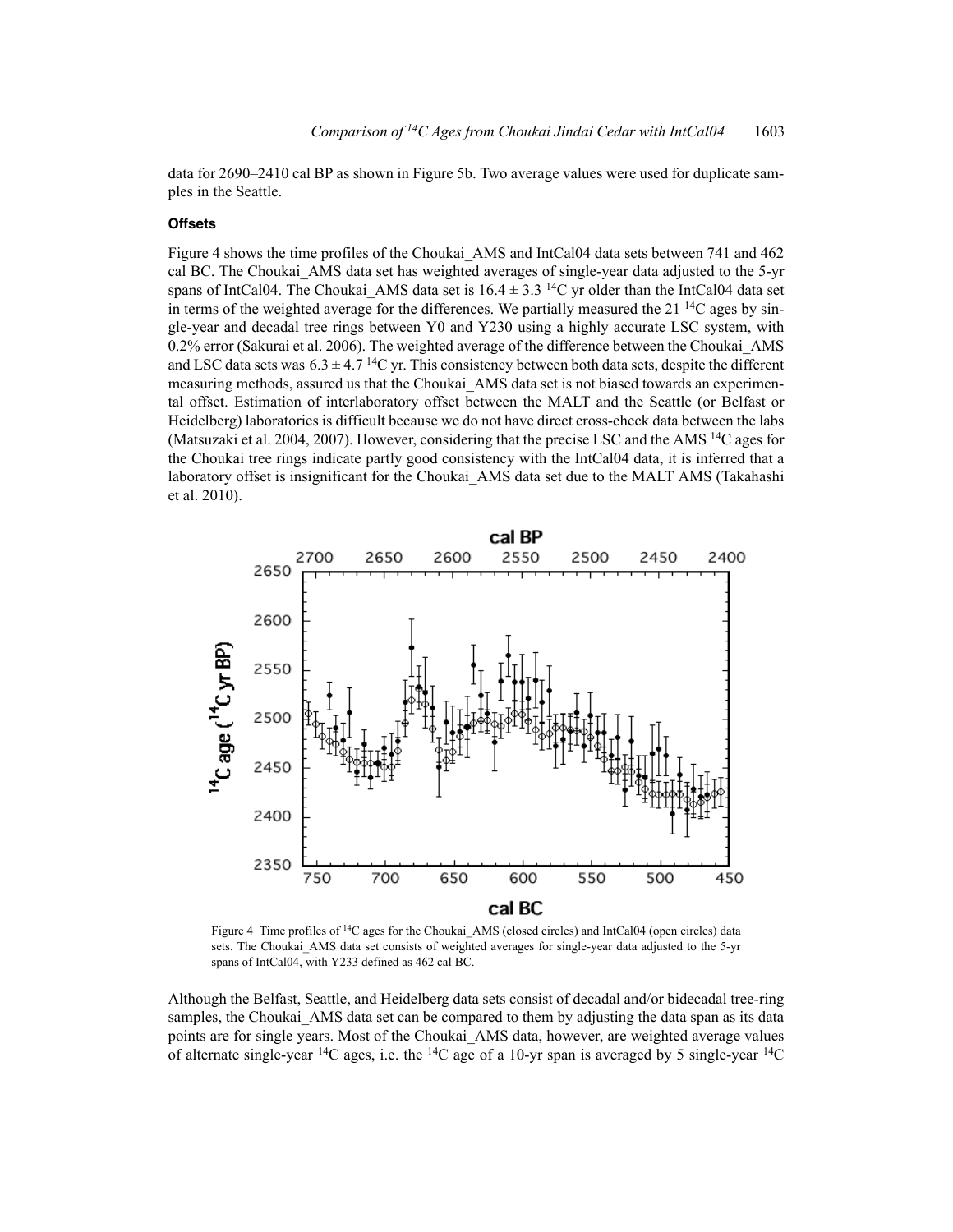

Figure 5 a) Time profiles of the 14C age difference between the Belfast and Choukai\_AMS data sets. The weighted average of the <sup>14</sup>C age difference was  $-21.3 \pm 5.5$  <sup>14</sup>C yr (dashed line). b) Time profiles of the <sup>14</sup>C age difference between the Seattle and Choukai\_AMS data sets. The weighted average of the <sup>14</sup>C age difference was  $-22.7 \pm 5.6$  <sup>14</sup>C yr (dashed line).

ages in the span. Thus, it is necessary to evaluate the difference between average values of full and alternate single-year data for a span in comparison with 10-yr/20-yr span data of the Belfast, Seattle, and Heidelberg sets. The difference was calculated using a piece of consecutive 10 single-year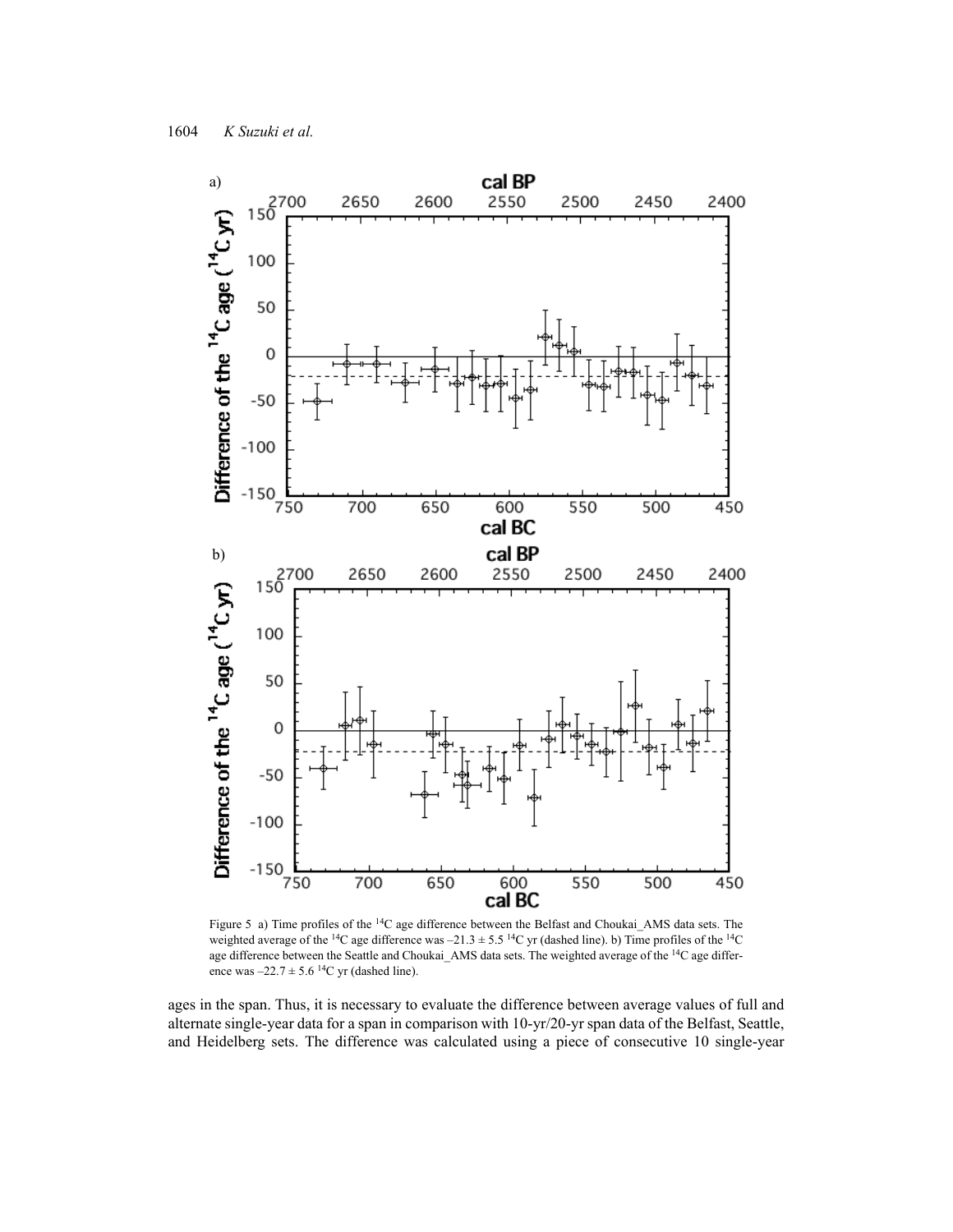Choukai AMS <sup>14</sup>C ages. For 10- and 20-yr span data, the standard deviations ( $\sigma_2$ ) for the average differences were 8.9 are 4.5<sup>14</sup>C yr, respectively, when we estimate the averages using alternate 5 or 10 single-year data. Consequently, the error for an average value using alternate single-year data for 10- or 20-yr span is calculated by  $\sigma^2 = \sigma_1^2 + \sigma_2^2$ , where  $\sigma_1$  is the estimated error for the average of alternate single-year data.

Figures 5a and b show the time profiles of the  $14C$  age difference for the Belfast and the Seattle data sets with respect to the Choukai\_AMS data set, respectively. As shown in the figures, for 741–461 cal BC both data sets are younger than the Choukai AMS data set; the weighted averages for the  $^{14}C$ age differences were  $-21.3 \pm 5.5$  and  $-22.7 \pm 5.6$  <sup>14</sup>C yr for the Belfast and Seattle data sets, respectively. The difference for the Heidelberg data set was  $-9.2 \pm 6.1$  <sup>14</sup>C yr for 740–621 cal BC. Table 1 summarizes the differences of the 3 data sets compared to the Choukai AMS data set, with the laboratory offsets of the Belfast and Heidelberg data sets referring to the Seattle data set for the long intervals. Considering that the Heidelberg data set has a laboratory offset of  $15 \pm 3$  <sup>14</sup>C yr compared to the Seattle data set, the Choukai AMS data set indicates an older offset of  $\sim$ 22 <sup>14</sup>C yr, which is equivalent to an offset of  $-2.8\%$  in  $\frac{14}{C}$ , compared to the 3 raw data sets of European woods.

Table 1 Offsets between the Choukai AMS data set and the 3 IntCal04 raw data sets. Asterisks show the laboratory offsets by Reimer et al. (2004:1035).

| Data set            | cal yr interval cal BP           | n   | <b>Offsets</b>  |
|---------------------|----------------------------------|-----|-----------------|
|                     |                                  |     |                 |
| Belfast-Choukai     | 2689-2410 (740-461 cal BC)       | 23  | $21.3 \pm 5.5$  |
| Seattle-Choukai     | 2690-2410 (741-461 cal BC)       | 25  | $-22.7 \pm 5.6$ |
| Heidelberg-Choukai  | 2689-2570 (740-621 cal BC)       | 12  | $9.2 \pm 6.1$   |
| Belfast-Seattle*    | 3470-5 (1521 cal BC-cal AD 1945) | 124 | $4 \pm 2$       |
| Heidelberg-Seattle* | 11,655-2575 (9706-600 cal BC)    | 86  | $15 \pm 3$      |

The Belfast, Seattle, and Heidelberg data sets measure  $14C$  in an Irish oak and 2 German oaks, respectively; they correspond well to the Choukai AMS data set. The  $^{14}C$  production rate due to cosmic rays at higher latitudes—where the European trees originate—is greater than at the mid-latitude of the Choukai Jindai cedar because of geomagnetic cut-off rigidities: 1–3 GV in Ireland and 3–5 GV in Germany compared to 10 GV in Japan. However, as the  $14C$  is quickly distributed as  $14CO<sub>2</sub>$  and/or  $14CO$  (Jöckel and Brenninkmeijer 2002) in the atmosphere, the latitude gradient of  $14CO<sub>2</sub>$  is diluted. Using a three-dimensional global tracer transport model simulation, Braziunas et al. (1995) indicated that the preindustrial atmospheric 14C latitudinal gradient was rather modest at latitudes lower than 60°N in the Northern Hemisphere. This is because regional atmosphere-ocean <sup>14</sup>CO<sub>2</sub> fluxes are controlled by regional wind-dependent gas exchange, the partial pressures of CO<sub>2</sub> in the air and sea, and the oceanic ratio of  $\frac{14C}{12C}$ . However, the offset of -2.8‰ in the Choukai Jindai cedar compared to the European tree rings is beyond the simulated difference of less than –1‰.

The island of Japan has a rainy season in summer caused by to the East Asian summer monsoon (EASM), which is a subtropic monsoon. In climatology, development of the EASM is linked to a northeastward intrusion of the equatorial southwesterlies. Meanwhile, Hua and Barbetti (2007) reported that the southwest Asian summer monsoon acts as a carrier of an atmosphere of Southern Hemisphere (ASH), and the atmospheric  $^{14}C$  in low latitudes is reduced by the monsoon flow and northward migration of the Intertropical Convergence Zone (ITCZ) in summer. Although it is unlikely that the summer ITCZ reaches Japan Island at  $\sim$ 39 $\degree$ N, the development of the EASM can provide the ASH to Japan in summer (Kueh and Lin 2010). Moreover, for the mid- to late Holocene, the EASM variability was investigated using the  $\delta^{18}$ O of a stalagmite from a Chinese cave (29°29′N,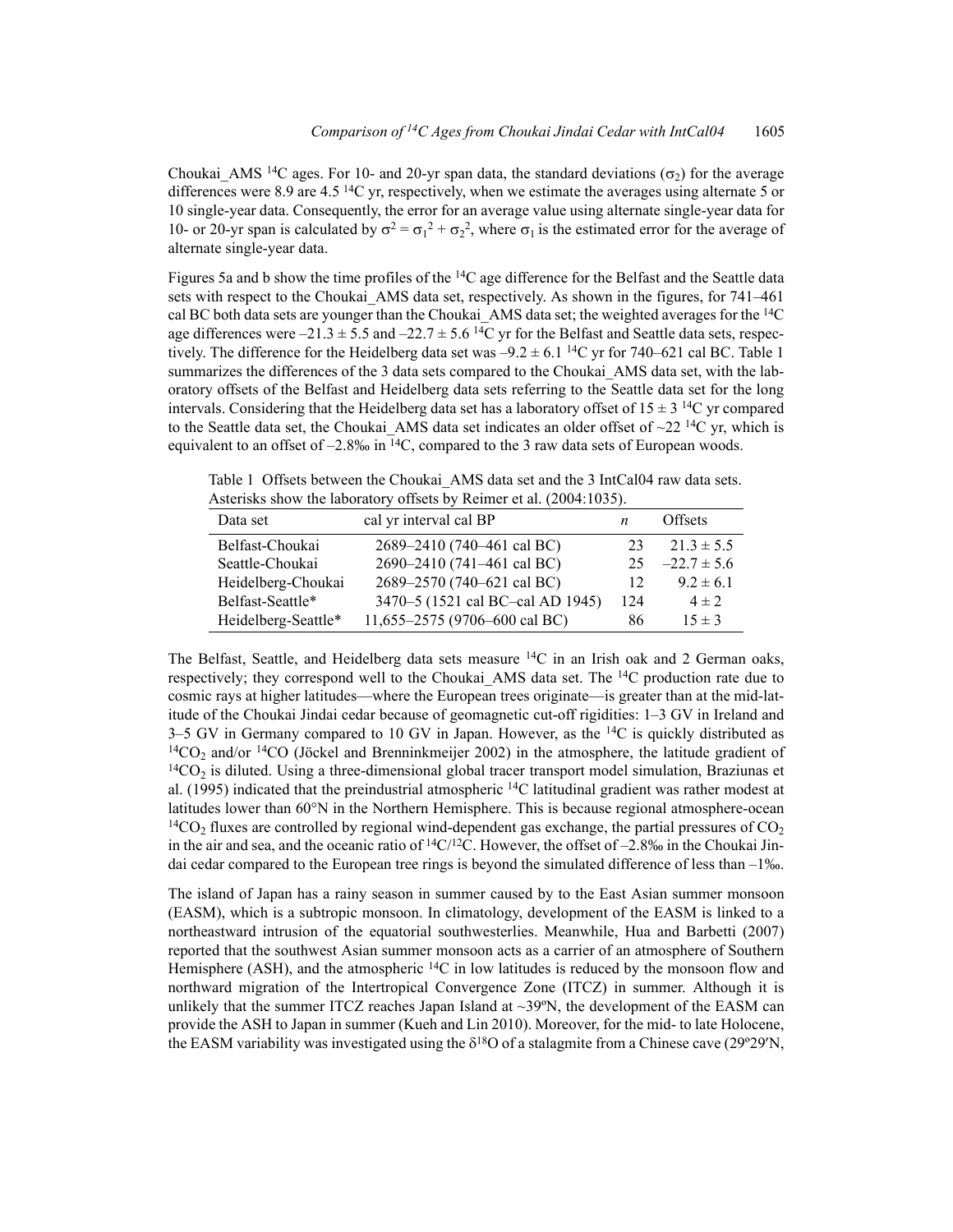109º32E) (Cosford et al. 2008, 2009). It shows that the Choukai Jindai cedar was covered by a period when the EASM intensified a little. This implies that the atmospheric  $^{14}$ C in growth of the Choukai Jindai cedar is influenced by the ASH.

We estimated the influence of the Southern atmosphere to the Choukai Jindai cedar using an equation as well as Hua and Barbetti (2007). Using the  $14C$  time profiles as shown in Figure 6, the influence at each data point was calculated and then the averaged contribution of the ASH was estimated. In the calculation,  $N_1$ , *T*, and *S* are the Choukai\_AMS data set, the Belfast or Seattle data sets, and SHCal04 Southern Hemisphere calibration data set, respectively (McCormac et al. 2004):

$$
s = \frac{(N_1 - T)}{(N_1 - S)}
$$

The 14C dates are age-corrected (Stuiver and Polach 1977). The Belfast and Seattle data sets were calculated using the 14C age data at the mid-point of decadal/bidecadal samples, respectively. The SHCal04 data set was averaged adjusting to the data span of the Belfast and Seattle data sets.



Figure 6 Time profiles of  $\Delta^{14}C$  for the Choukai AMS data (filled circles), the Belfast data (open triangles), the Seattle data (open squares), and SHCal04 Southern Hemisphere calibration data (crosses).

The contributions of the atmosphere of the Southern Hemisphere (ASH) to the Choukai Jindai cedar are estimated to be 31% and 26% for the Belfast and Seattle data sets, respectively. Meanwhile, the bomb profiles from nuclear detonations in AD 1964–1967 indicate that the influence of the ASH on the Japanese tree rings (Agematsu) as *T* is estimated at 35% using the average value between  $\sim$ 40°N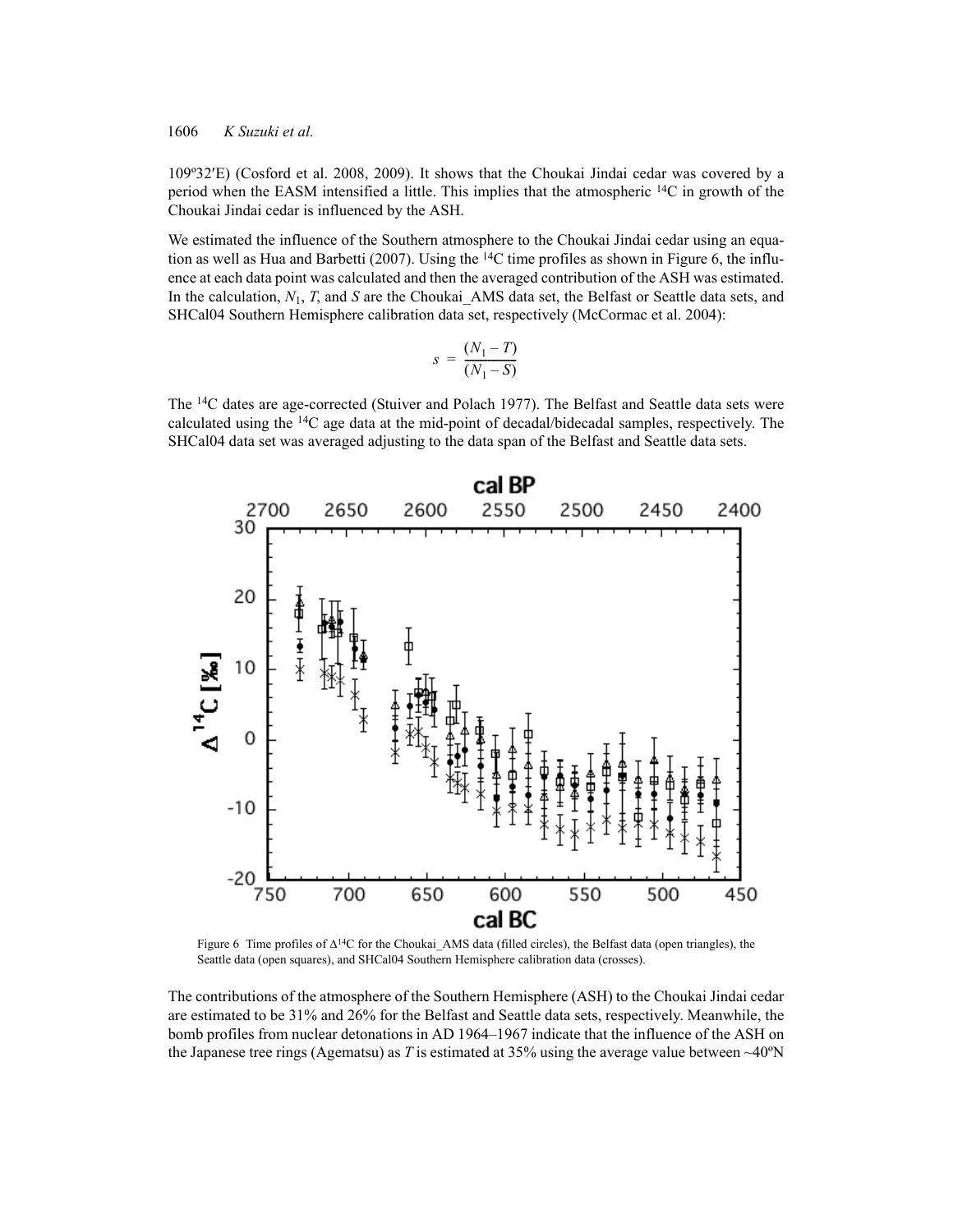

a)

The Belfast (<sup>14</sup>C yr BP) 2400 2350<br>2350 0 2450 2500 255<br>The Choukai (<sup>14</sup>C yr BP) 2550 2400 2600 2600 b)2550 The Seattle (<sup>14</sup>C yr BP) 2500 2450 2400 2350<br>2350 2450 2500 2550 2400 2600 The Choukai (<sup>14</sup>C yr BP)

Figure 7 a) Scatter plot for the Choukai\_AMS and Belfast data sets. The gradient of the least-squaresfitted line is 0.97 ± 0.16. b) Scatter plot of the Choukai\_AMS and Seattle data sets. The gradient of the least-squares-fitted line is  $0.62 \pm 0.14$ .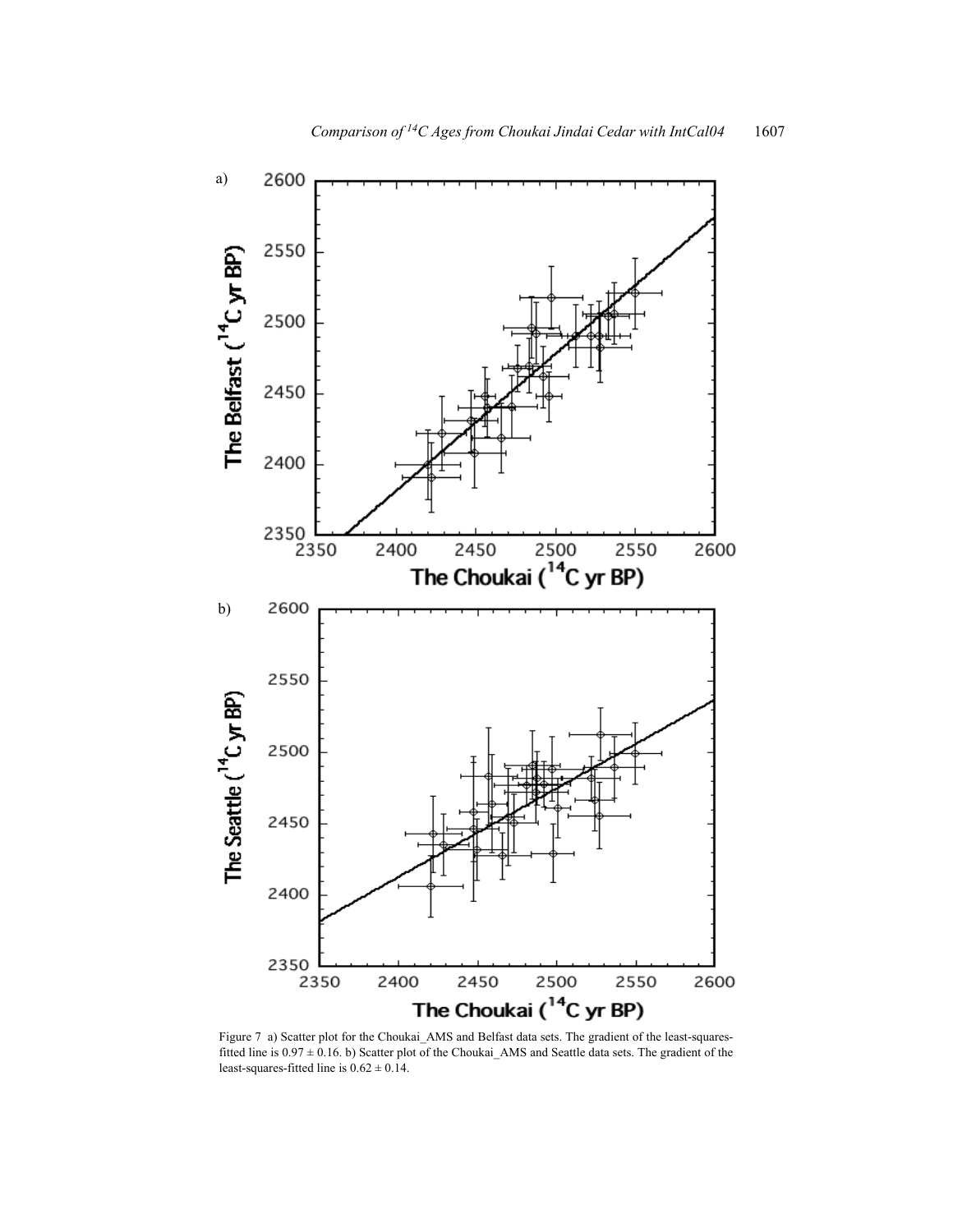to the North Pole  $(N_1)$  and the Southern Hemisphere winter data as  $S$  (Hua and Barbetti 2004). As the estimations are similar to each other, it is considered that the ASH flow through the EASM affects an offset of the Choukai Jindai cedar from the European tree rings.

## **Correlation of Time Variation**

It is important to investigate not only the offset but also the relationship of time variations in  $^{14}$ C ages between European and Japanese tree rings; this is because the correlation indicates a uniformity in the 14C concentration in the atmosphere on a global scale. The correlations of the Belfast and Seattle data sets to the Choukai AMS data set are shown as scatter plots in Figures 7a and b, respectively. As the figures show, the Choukai\_AMS data set correlates well with the Belfast and Seattle data sets, with correlation coefficients of 0.89 and 0.68, respectively. Moreover, the gradients of least-squares-fitted lines (York 1968) are  $0.97 \pm 0.16$  and  $0.62 \pm 0.14$  for the Belfast and Seattle data sets, respectively. Similarly, the correlation coefficient and gradient of the IntCal04 data set to the Choukai AMS data are 0.83 and 0.76  $\pm$  0.07, respectively. The gradients indicate that the variability of the Belfast and Seattle data sets is comparable to and less than that of the Choukai\_AMS data set, respectively.

# **CONCLUSION**

We measured the <sup>14</sup>C ages of 165 single-year tree rings of the Japanese Choukai Jindai cedar using the AMS of the 5MV tandem accelerator at the University of Tokyo; the  ${}^{14}C$  ages during 800–400 BC captured in the Choukai tree rings vary on a large scale, as evidenced by the IntCal04 data set. In order to precisely compare the  ${}^{14}C$  ages with those of the European tree rings, we re-estimated the calendar age of the Choukai Jindai cedar precisely using  $165<sup>14</sup>C$  ages over a span of 280 yr. As a result, the new estimate for the Choukai Jindai cedar was that the 321 tree rings range from 780 to 460 cal BC (2729–2409 cal BP); this was accomplished by wiggle-matching for the IntCal04 calibration data using OxCal v 3.10 and evaluating the correlation coefficients between the Choukai\_AMS and IntCal04 data sets. The uncertainty is 8 yr.

A comparison between the Choukai\_AMS data set and the 3 IntCal04 raw data sets from European tree rings indicated that the Choukai\_AMS data set has offsets compared to the 3 European data sets. The offsets were  $-21.3 \pm 5.5$  and  $-22.7 \pm 5.6$  <sup>14</sup>C yr for the Belfast and Seattle data sets, respectively. For 741–461 cal BC, the Belfast, Seattle, and Heidelberg raw data sets were  $\sim$ 22<sup>14</sup>C yr younger than the Choukai\_AMS data set, which is equivalent to 2.8‰ higher than the Choukai\_AMS data set in terms of 14C. Flows from the ASH into the Northern Hemisphere due to southeasterlies caused by the development of the EASM have probably produced the offsets.

The temporal profile of the Choukai AMS data set was compared to the Belfast and Seattle data sets. The Choukai AMS data set correlates well with the Belfast and Seattle data sets, with correlation coefficients of 0.89 and 0.68, respectively. Moreover, the gradients of least-squares-fitted lines in the scatter plot between the Choukai AMS and the Belfast and Seattle data sets were  $0.97 \pm 0.16$ and  $0.62 \pm 0.14$ , respectively, indicating that the variability of the Choukai AMS data set is comparable to and greater than the former and latter, respectively. These results for the temporal profile of the Choukai 14C ages show a global variation.